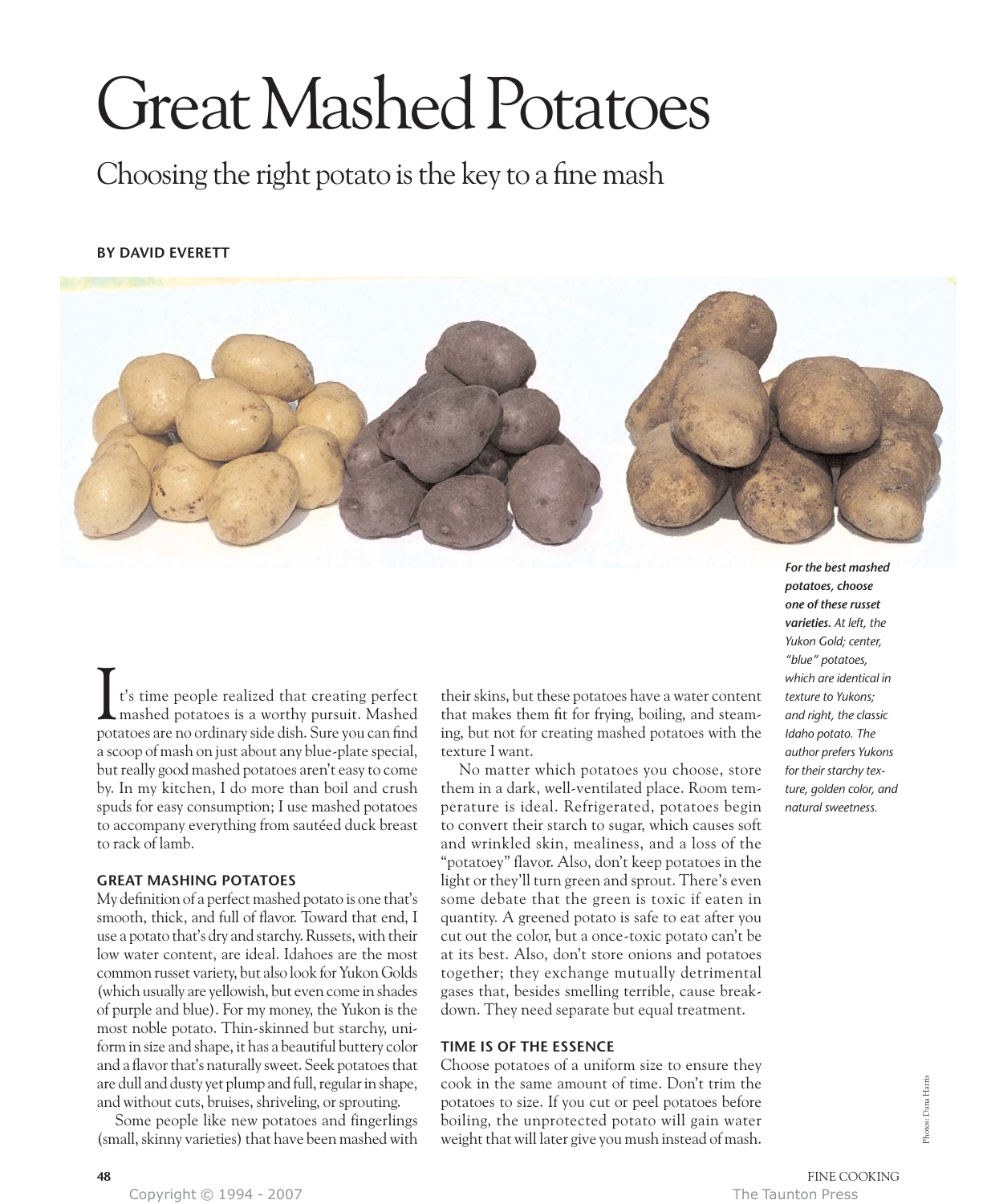

### *Boil first, peel later.*

*A peeled potato absorbs too much water during boiling. Here, Everett uses a curved paring knife to remove the thin skin from a still-hot Yukon Gold.* 

When you have the perfect potato, boil it. Bring a pot of cold water to a boil. (Cold water takes longer to boil than hot, but since hot water comes from a holding tank, it can carry off flavors.) After the water is boiling, add about a tablespoon of salt for every quart. (Salted water boils more slowly.) This may seem like a lot of salt, but there's a difference in the flavor of potatoes cooked in salted water and plain potatoes salted after cooking. Finally, put scrubbed potatoes into the pot. Simmer the potatoes, uncovered, until a knife inserts easily, about 35 minutes. Drain the potatoes immediately; left to soak, they can become waterlogged.

None of my recipes is for "skins-on" mashed potatoes. Peeling the boiled potatoes is an optional step, because when you put a potato through a food mill, the potato is separated from its skin. However, you should peel your potatoes before mashing if you're making enormous quantities of potatoes (too many potato skins will clog the mill's mesh) or if you want a mashed potato free of even minuscule flecks of potato skin.

If you want perfectly "peel-less" potatoes, peel them when they're still almost too hot to handle; the potato's heat aids the peeling process. Hold the potato in one hand and, with a curved paring knife held at a 120° angle with the blade toward you, drag the knife over the potato's surface. The only time you might need to cut into the potato is on the first stroke. Yukon Golds have a very thin skin that comes off with a light touch; Idahoes, with their thicker skin, are a little tougher to deal with, and the potatoes tend to flake apart.

### **USE A FOOD MILL FOR MASHING**

For me, there's only one potato-mashing tool: the food mill. It's nothing but an ancient food processor, but it's invaluable today. Essentially, it's a bowl with

a hand-turned blade that forces food through a perforated disk. You put the food in the bowl and crank the handle clockwise; the blade forces the food through the mesh.

Food mills are good for puréeing many foods, but they're ideal for making mashed potatoes. Food mills do more than mash the potatoes; when the potatoes are pushed through the mesh, the potato skins are removed and the potato flesh is "aerated," drying it further, fluffing it up, and helping it avoid a mushy future.

Food mills are made from metals like aluminum, tin, and stainless steel, and they range in price from \$35 to \$200. A good food mill should be made so that it's easy to clean—it shouldn't have a lot of nooks and crannies in which debris can be trapped. The largest cost factor is the mill's size and quality. Look for one that has a strong frame that comes with interchangeable disks in a variety of mesh sizes. Once you become acquainted with the food mill, you'll use it a lot, so don't settle for one that you feel won't live up to frequent bouts of work. A ricer is a decent (but by no means equal) substitute for a food mill. But never use a food processor to mash potatoes. The whirring blades will quickly produce a batch of extraordinarily gummy potatoes.

# **ENHANCING THE BASIC MASH**

After your potatoes are mashed, move fast. Nothing is as unappealing as cold mashed potatoes, and since they don't take kindly to reheating (they become gummy and lose flavor), it's important to keep the mashed potatoes warm as you mix in the flavorings. You can do this by keeping the potatoes in a double boiler as you work, but it may be simpler to work very quickly, or to occasionally return the pan to the stove, or both.

Begin by stirring the potatoes vigorously as you add cold—not melted—butter. You want butter to add its richness, creaminess, and flavor, and melted butter adds only flavor in a stream of hot fat. Add butter in small amounts. Incorporate each butter portion before adding another; this is key to a finer, smoother mash.

In the interest of keeping the potatoes warm, heat the milk before you add it. And when you heat the milk, add seasonings such as sea salt, freshly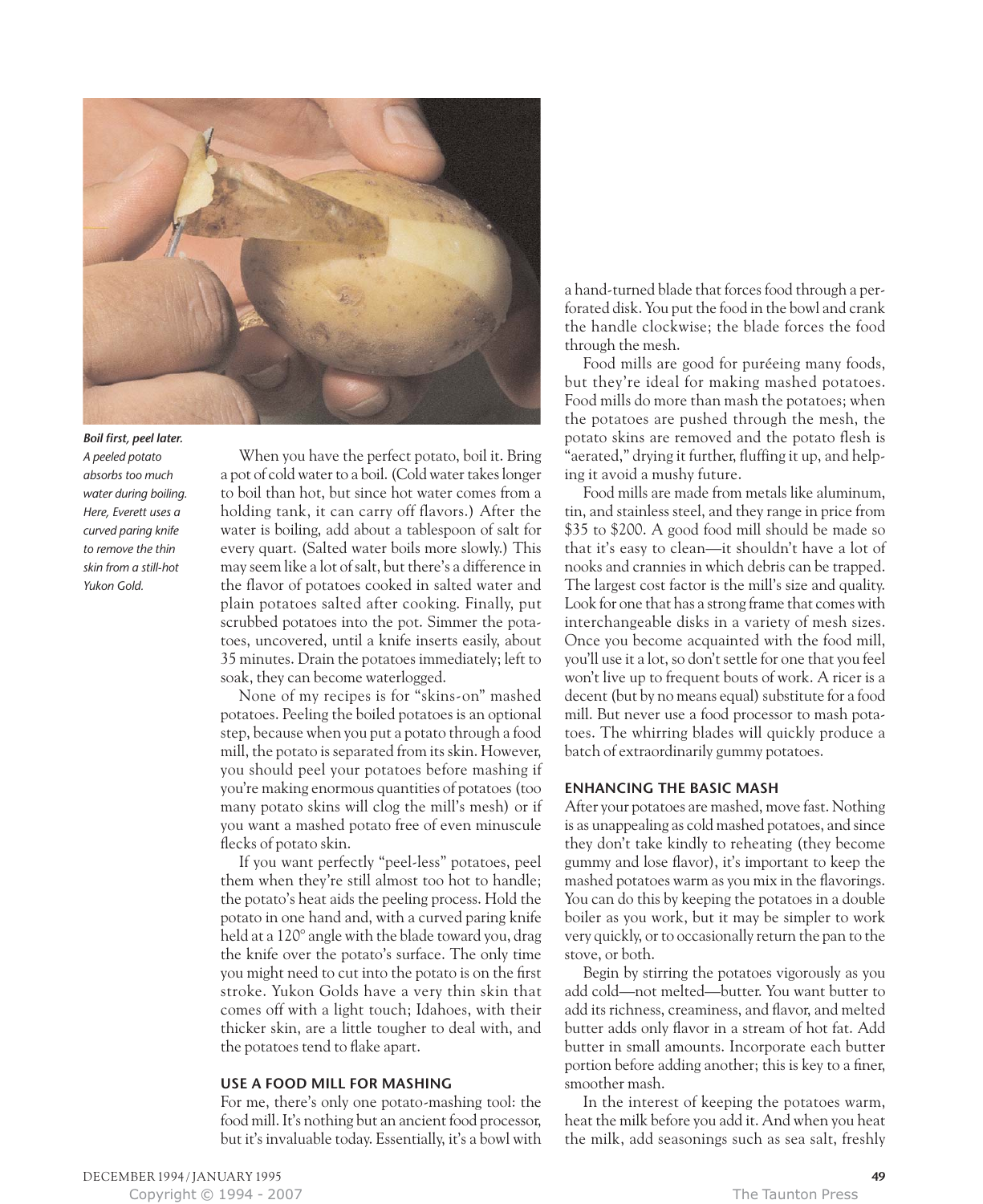potatoes through a food mill using a fine mesh. Alternatively, peel the potatoes and put them through a ricer.

Keep the potatoes warm in a large double boiler as you add the butter; stir the potatoes constantly with a wooden spoon. Wait until each butter slice has been incorporated before adding more.

Slowly add the hot milk to the potatoes, stirring constantly. Grind the potatoes through the food mill again, this time using the finest mesh.

Season to taste with a pinch each of salt, pepper, and nutmeg. Keep the potatoes warm in a double boiler, uncovered, until served.

## *SUPER-RICH MASHED POTATOES*

In addition to a good dose of butter and cream, Yukon Golds—with their naturally golden yellow color—make these mashed potatoes taste especially rich. *Yields about 5 cups.*

*21⁄2 qt. cold water (approximately)*

*2 Tbs. sea salt*

*2 lb. Yukon Gold potatoes, unpeeled, scrubbed 1⁄2 lb. (16 Tbs.) unsalted butter, chilled and cut into 1⁄2-Tbs. slices 3⁄4 cup hot heavy cream*

*Sea salt and freshly ground black pepper to taste*

Bring the water to a boil; add the salt. Add the potatoes, reduce the heat to medium, and cook the potatoes until tender, about 35 min. Drain immediately.

If you want to peel the potatoes, do this as soon as they're cool enough to handle. (Most of the peel will be removed by the food mill.) Grind the potatoes through a food mill using a fine mesh.

Keep the potatoes warm in a large double boiler as you add the butter; stir the potatoes constantly. Wait until each butter slice has been incorporated before adding more.

Slowly add the hot cream to the potatoes, stirring constantly. Grind the potatoes through the food mill again, this time using the finest mesh.

Season to taste with salt and pepper. Keep warm in a double boiler, uncovered, until served.

*The food mill separates peel from potato. When the mill's blade is turned, the roasted garlic and skin-on potatoes are pushed through the fine mesh of the mill's disk, but the potato skin stays behind. The result is a smooth potato purée.*

ground black pepper, and nutmeg. The milk's heat helps to break down the spices and to expand their flavors. Stir the potatoes constantly as you add the warm milk in a slow, steady stream.

The final step is another mashing, this time through the food mill's finest mesh. Some may see two mashings as excessive, but it definitely makes a difference. Try it before you dismiss it, unless you're dedicated to potatoes with lumps or don't care for silky mashed potatoes. If you want fresh herbs in your mashed potatoes, add them at the very last to preserve the herbs' aromatic properties and to ensure that they don't get mangled in the mashing, which would turn your potatoes green.

The mashed potato is pure and sublime in its unadulterated form, but there's plenty of room for enhancement. When considering variations, look at the potatoes' role in the meal. Is the mash complementing something full flavored, such as seared duck breast or a confit? You might use a little duck fat instead of butter for an intense, rich, and robust flavor. If you're serving potatoes with something lighter, like a paillard of veal, try enriching them with olive oil. If your childhood memories plead for it, flavor your potatoes with margarine. Substituting buttermilk or goat's milk for cow's creates a subtle but tangy finish.

Again, mashed potatoes are best when served immediately. If they must wait, keep the potatoes warm, uncovered, in a double boiler. Covering the potatoes creates condensation—more unwanted moisture.

# *BASIC MASHED POTATOES*

This is the mashed potato that can accompany meatloaf, fried chicken, or a fine steak. *Yields about 4 cups.*

# *21⁄2 qt. cold water (approximately)*

## *2 Tbs. sea salt*

- *2 lb. medium Idaho or Yukon Gold potatoes, unpeeled, scrubbed*
- *2 oz. (4 Tbs.) unsalted butter, chilled and cut into 1⁄2-Tbs. slices*

*1⁄2 cup hot milk*

## *Sea salt and freshly ground black pepper to taste Nutmeg to taste*

Bring the water to a boil; add the salt. Add the potatoes, reduce the heat to medium, and cook the potatoes until tender, about 35 min. Drain immediately.

If you want to peel the potatoes, do this as soon as they're cool enough to handle. (Most of the peel will be removed by the food mill, if you're using one.) Grind the